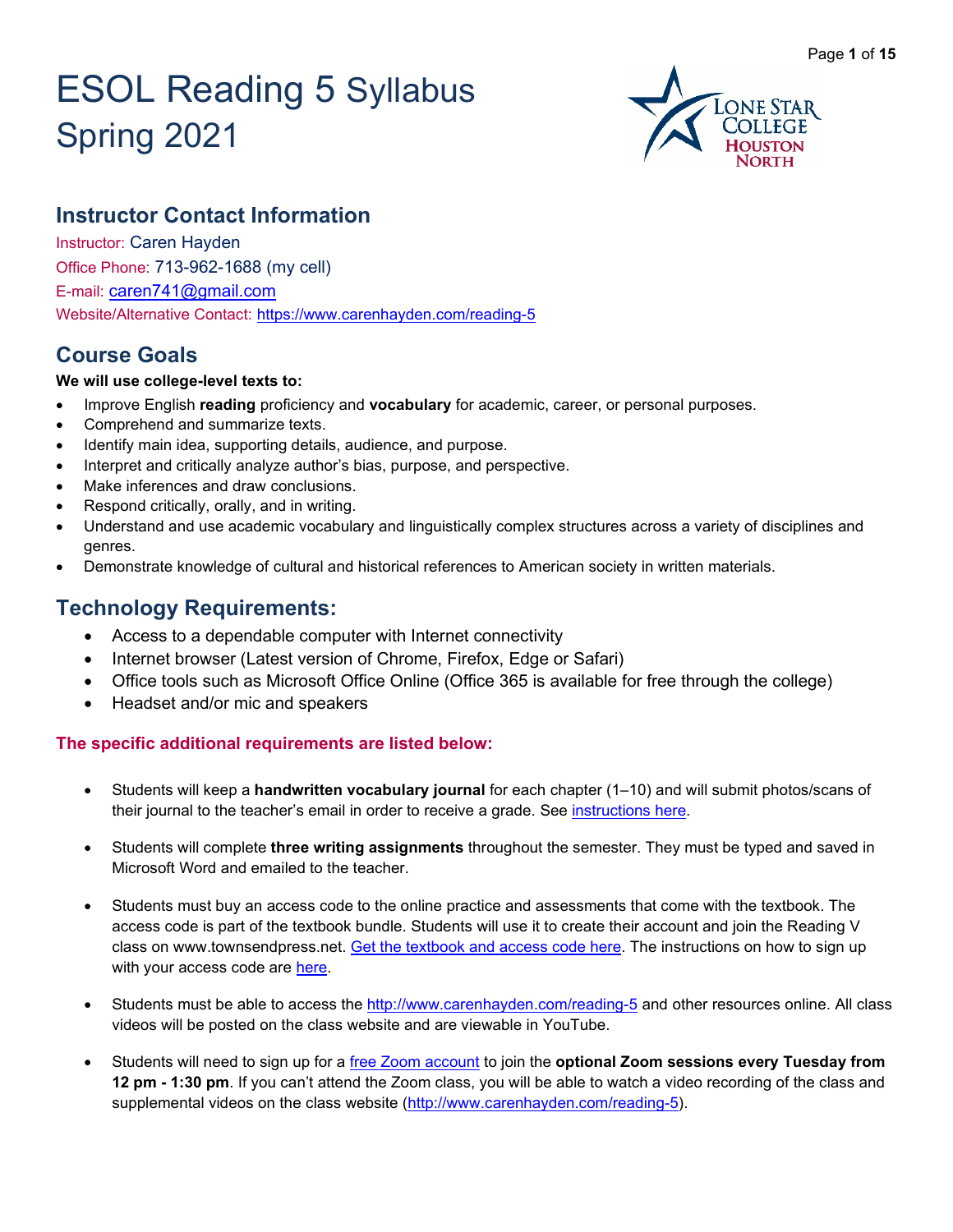#### **Online Etiquette Guidelines ("Netiquette"):**

- Be courteous about what you say to or about others in any electronic format. In electronic communication the golden rule is "Remember the Human"—there is a real person with real feelings on the receiving end of your email or post.
- Be respectful and open to opinions and ideas that differ from yours. The exchange of diverse thoughts, ideas and opinions are an important part of the scholarly environment. Keep in mind that the people in your classes may come from backgrounds and have views that may vary significantly from your own.
- All course communication should be conducted in English unless directed otherwise by your instructor.
- Follow common "netiquette" rules (behavior online). Watch this short video and let me know if you have any questions:<https://www.youtube.com/watch?v=WlVrHjKLaUw>

## **Course Materials**

#### **Required** Text(s) and Materials **- BOTH ARE REQUIRED - BOOK AND DIGITAL ACCESS CODE**



**Textbook Title:** *Ten Steps to Advancing College Reading Skills* **Edition #:** 6th Edition **Author:** John Langan **Publisher:** Townsend Press **Year:** 2014 **ISBN-13:** 978-1591944348 **Notes:** <https://www.carenhayden.com/reading-5-textbook-info>



**Textbook Title:** *Ten Steps Plus or Ten Steps Plus LE Digital* Course Code **Publisher:** Townsend Press **Year:** 2016 **ISBN-13:** 978-1-59194-490-4e **Notes:** <https://www.carenhayden.com/reading-5-textbook-info>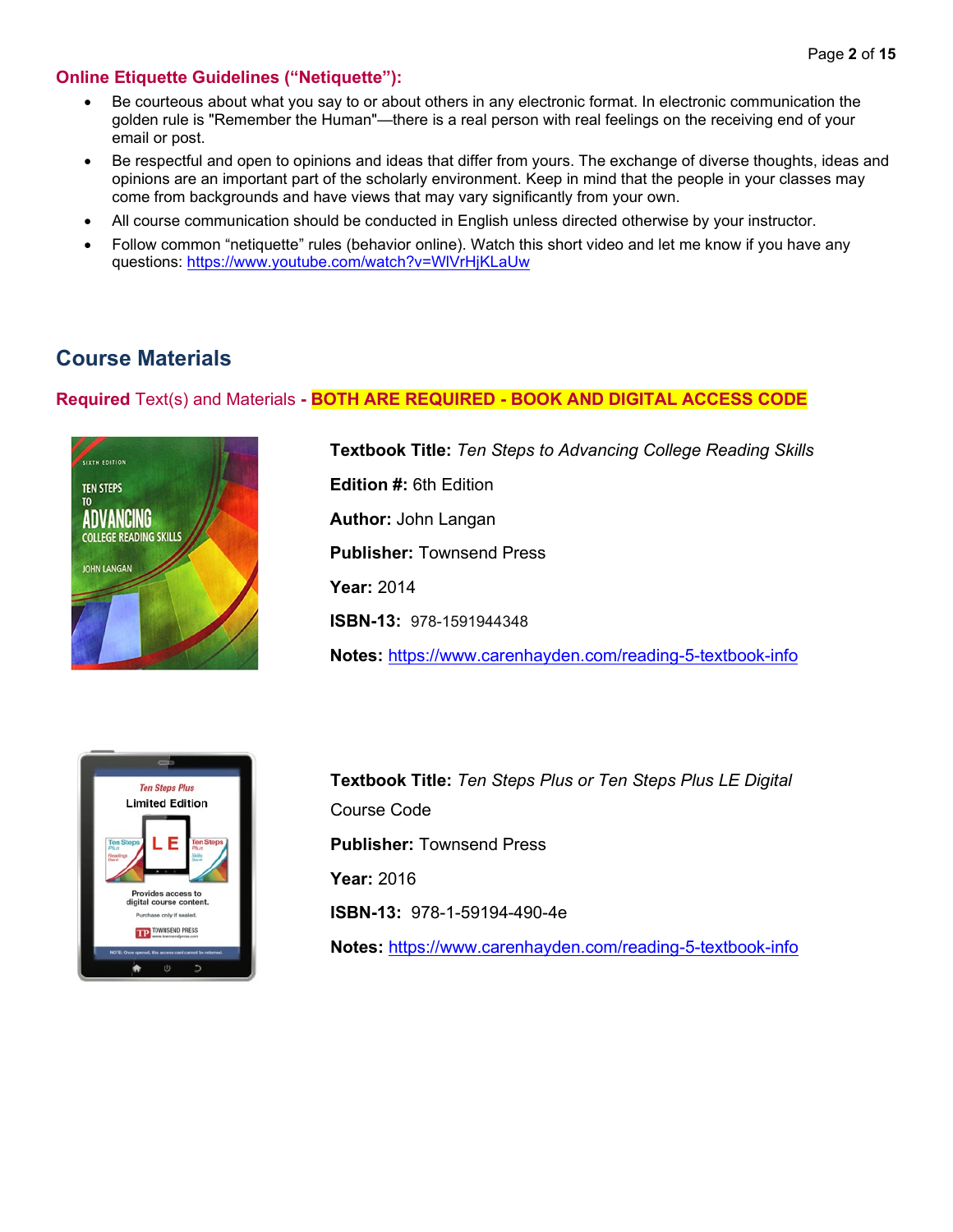### **Grade Determination**

Your grade will be determined by the following course requirements:

| Your grade will be<br>determined by the following | <b>Details</b>                                                                                                                                                           | <b>Percent of</b><br><b>Final</b><br>Average |
|---------------------------------------------------|--------------------------------------------------------------------------------------------------------------------------------------------------------------------------|----------------------------------------------|
| <b>Class Participation</b>                        | Your participation includes the course orientation video quiz,<br>coming to our optional zoom classes (or watching the videos<br>later), and other classwork.            | 5%                                           |
| Vocabulary Journal (10)                           | You will keep a paper and pen/pencil handwritten vocabulary<br>journal each week. You will send the teacher photos of your<br>journal pages for a grade (email or text). | 10%                                          |
| Online Vocabulary Quizzes (10)                    | You will have a short vocabulary quiz each week online.                                                                                                                  | 15%                                          |
| Online Reading Chapter Tests (10)                 | You will have an online reading test each week that assesses<br>your knowledge of the chapter concepts.                                                                  | 25%                                          |
| Writing Assignments (3)                           | You will type and submit (via email) three writing assignments<br>throughout the semester in response to texts we read.                                                  | 15%                                          |
| Final Exam - Reading (1)                          | During the last week of class, you will take a reading final that<br>assesses all of the reading skills we have learned about and<br>practiced throughout the class.     | 20%                                          |
| Final Exam - Vocabulary (1)                       | During the last week of class, you will take a vocabulary final<br>that tests your knowledge of some of the words we have<br>focused on throughout the semester.         | 10%                                          |
| Total:                                            |                                                                                                                                                                          | 100%                                         |

#### **Final Examinations:**

A final evaluation activity will occur during the last two days of the semester. The appropriate dean must approve any variation to this schedule.

#### **Letter Grade Assignment:**

| <b>Credit Student Letter Grade</b>                                                                                                             | <b>Continuing Education Student Grade</b>    | <b>Final Average in</b><br>Percent |
|------------------------------------------------------------------------------------------------------------------------------------------------|----------------------------------------------|------------------------------------|
| A                                                                                                                                              | Satisfactory (S) Receives certificate        | $90-100\%$                         |
| в                                                                                                                                              | Satisfactory (S) Receives certificate        | 80-89%                             |
| C                                                                                                                                              | Satisfactory (S) Receives certificate        | 70-79%                             |
| IP/F<br>Student is progressing but needs to repeat the<br>course (IP), or student has failed to turn in work<br>or has missed assignments (F). | Unatisfactory (N)<br>Receives NO certificate | $69\%$ or less                     |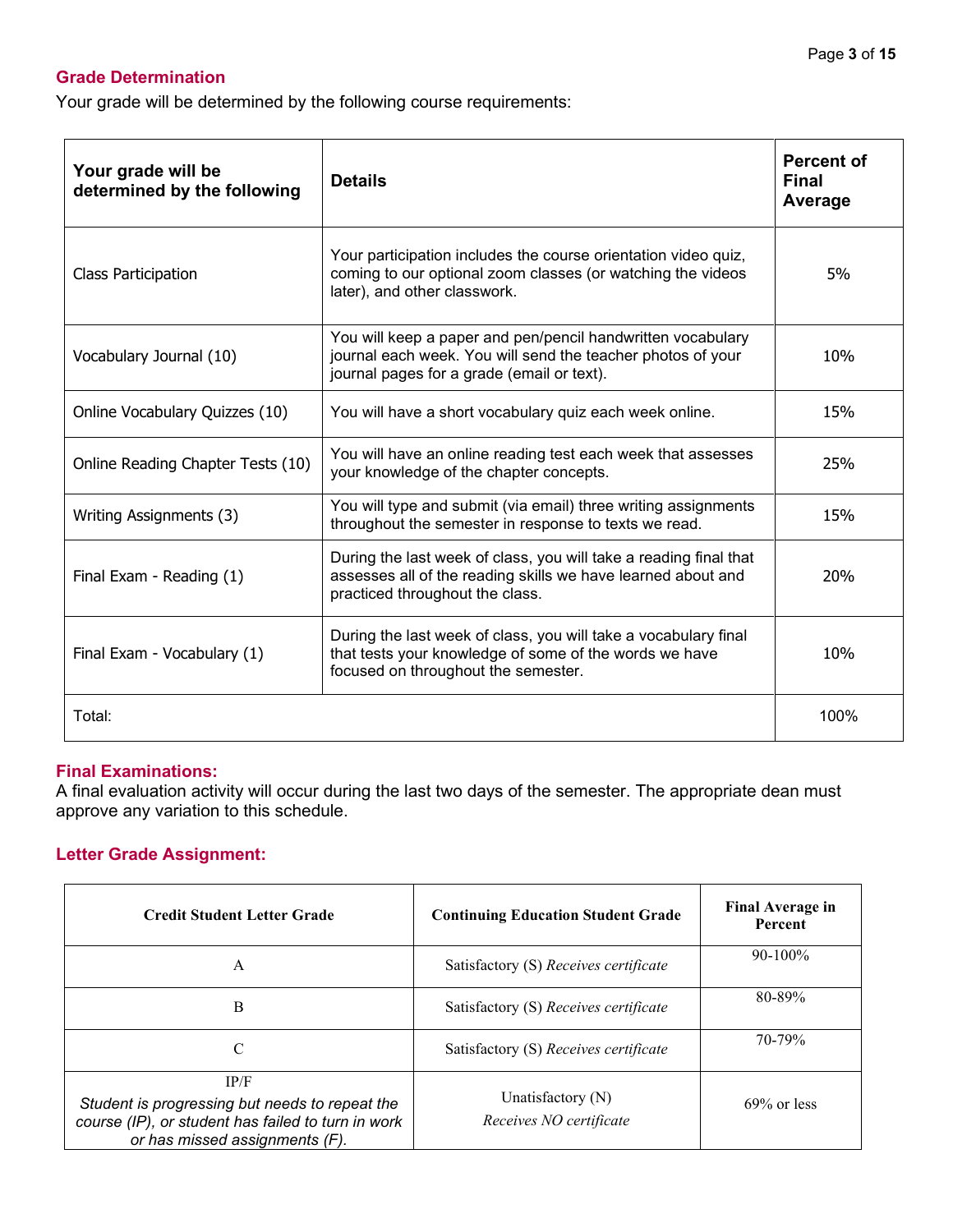# **Instructor Guidelines and Policies**

#### **Communication**

- **Communicate** with me the sooner, the better. If you have a question, a problem, an absence, etc., please call, text, email, or talk to me as soon as you can so we can solve the problem together.
- Please see the netiquette guidelines above.

#### **Late Work & Make Up Assessments**

**Late work and make-up work is handled on a case-by-case basis. Please email or text me if you cannot turn in an assignment or complete a quiz/test on the due date. If you have a valid excuse, we can discuss it. If you don't, you may receive a zero for that task.**

#### **Instructor Policies**

- Do not **threaten or harass** the teacher or other students in class.
- Do not **plagiarize** (copy work from others or from the internet) or **cheat**.
- Everyone has the right to an **equal education** and a **safe** and effective learning environment. We do not discriminate based on race, color, gender, religion, disability, age, veteran status, sexual orientation, nationality, or ethnicity.
- Buy your **books** as soon as you can! You will need them right away.

#### **Syllabus Disclaimer**

It is the instructor's right to modify the course policies and schedule as necessary to meet the course learning outcomes, therefore, this syllabus is subject to change.

#### **Attendance / Participation**

My goal is for you to succeed in this class. This will happen only if you participate in all of our online activities. I expect you to do the following tasks for our class each week:

- attend our Live Zoom Class on **Tuesday from 12 pm - 1:30 pm** and actively participate (This is optional, but highly recommended. If you can't make the live class, you must watch the video and other video supplements.)
	- o We will have a live online class **every Tuesday from 12 pm - 1:30 pm.** You will receive an e-mail with an invitation to the class. All you have to do is click on the link to join the class.
	- o You are required to **dress appropriately** when video conferencing. It is a classroom, even though it is online.
	- o For students that are unable to attend live meetings, **a video of the day's lesson will be posted on the class website.**
	- o Students who cannot attend live online classes will not be penalized for being absent **if** they maintain regular communication with me and complete assignments on time.
	- $\circ$  If you are unable to attend online classes, please let me know as soon as possible so that we can discuss alternatives.
- watch the weekly video and complete all assignments
- complete and send me photos of your weekly vocabulary journal
- take the weekly vocabulary quiz online
- take the weekly reading test online
- complete writing assignments when they are due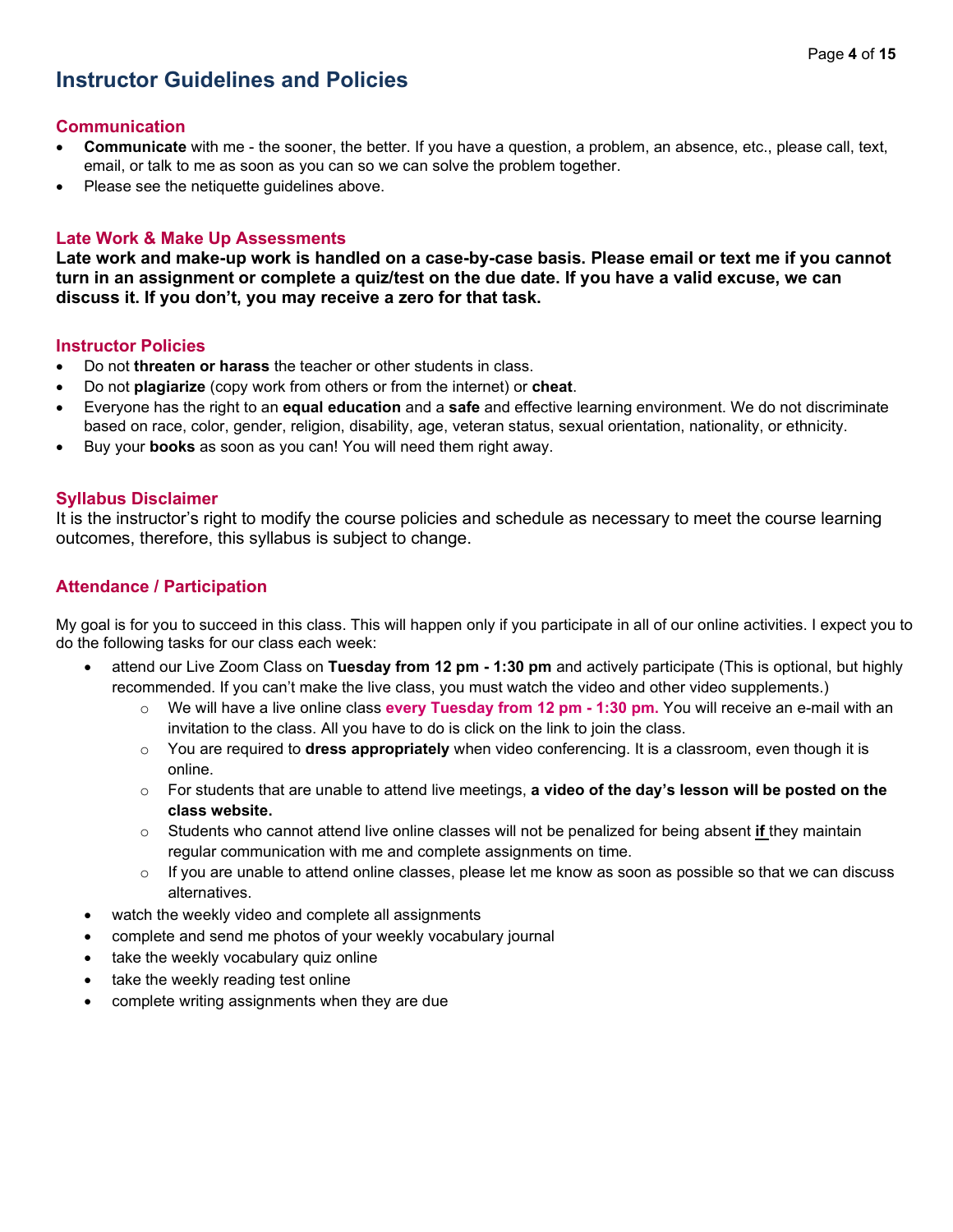# **Tentative Instructional Outline:**

#### **Important Course Dates**

| Course Start:                        | February 2, 2021                                                              |
|--------------------------------------|-------------------------------------------------------------------------------|
| Course End:                          | May 16, 2021                                                                  |
| <b>Course Length:</b>                | 14 weeks                                                                      |
| <b>Official Day of Record (ODR):</b> | February 10, 2021                                                             |
| Midpoint Day of Record (MDR):        | April 6, 2021                                                                 |
| <b>Withdrawal "W" Deadline:</b>      | April 13, 2021                                                                |
| <b>Spring Break Holiday:</b>         | March 15 - 21, 2021                                                           |
| <b>Final Exam Dates:</b>             | Exams are available on December 7th and due on<br>December 10th (by midnight) |

### **Assignments that are graded are highlighted in yellow. Other assignments/tasks are encouraged, but not graded.**

| Week                                                                      | <b>Topics / Objectives</b>                                                                                                                                                                                                                                                         | <b>Assignments &amp; Details</b>                                                                                                                                                                                                                                                                                                                                                                                                                                                                                                                                                                  |
|---------------------------------------------------------------------------|------------------------------------------------------------------------------------------------------------------------------------------------------------------------------------------------------------------------------------------------------------------------------------|---------------------------------------------------------------------------------------------------------------------------------------------------------------------------------------------------------------------------------------------------------------------------------------------------------------------------------------------------------------------------------------------------------------------------------------------------------------------------------------------------------------------------------------------------------------------------------------------------|
| $\mathbf{1}$                                                              | <b>Course Orientation</b>                                                                                                                                                                                                                                                          |                                                                                                                                                                                                                                                                                                                                                                                                                                                                                                                                                                                                   |
| LIVE ZOOM<br>CLASS:<br><b>FEB. 2</b><br><b>ASSIGNMENTS</b><br>DUE: FEB. 5 | Understand the rules,<br>expectations, and<br>assignments for the<br>course. Determine your<br>current reading and<br>vocabulary levels. Get all<br>of your materials and<br>familiarize yourself with<br>the online tools and<br>resources you will use<br>throughout the course. | Watch Orientation Video.<br><b>Take Orientation Video Quiz.</b><br>Buy your textbook.<br>$\bullet$<br>Read the syllabus carefully and put important dates in<br>$\bullet$<br>your calendar.<br>Email Caren Hayden with any questions<br>$\bullet$<br>(mailto:caren741@gmail.com).<br>Create your Townsend Press student account at<br>$\bullet$<br>http://www.townsendpress.net and join the Reading 5<br>class.<br>Take the reading and vocabulary baseline tests on the<br>$\bullet$<br>Townsend Press website.<br>Take the Tell Me About You! survey online.<br>Set up your free Zoom account. |
| $\overline{2}$                                                            | Chapter 1: Vocabulary in<br>Context                                                                                                                                                                                                                                                |                                                                                                                                                                                                                                                                                                                                                                                                                                                                                                                                                                                                   |
| LIVE ZOOM<br>CLASS:<br>FEB. 9<br><b>ASSIGNMENTS</b><br>DUE: FEB. 12       | Use clues in a text to<br>figure out the meaning of<br>unknown words.                                                                                                                                                                                                              | Watch Youtube Video for Chapter 1<br>$\bullet$<br><b>Complete Online and Book Practice Activities</b><br><b>Complete Chapter 1 Vocabulary Journal and send Caren</b><br>Hayden photos of it.<br><b>Take Chapter 1 Reading Test</b><br><b>Take Chapter 1 Vocabulary Quiz</b>                                                                                                                                                                                                                                                                                                                       |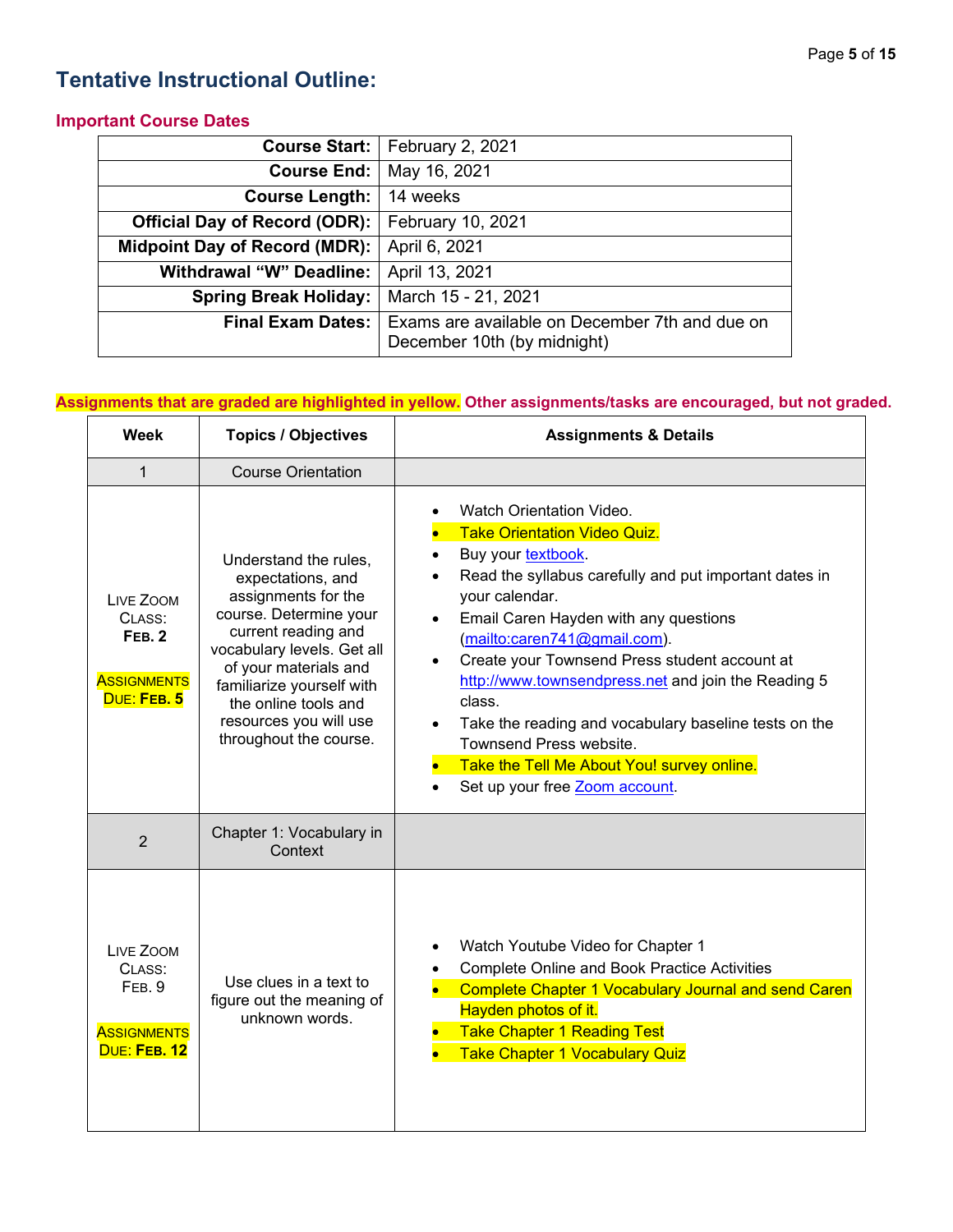| <b>Week</b>                                                                 | <b>Topics / Objectives</b>                                                                                                | <b>Assignments &amp; Details</b>                                                                                                                                                                                                                                                                                                            |
|-----------------------------------------------------------------------------|---------------------------------------------------------------------------------------------------------------------------|---------------------------------------------------------------------------------------------------------------------------------------------------------------------------------------------------------------------------------------------------------------------------------------------------------------------------------------------|
| 3                                                                           | Chapter 2: Main Ideas                                                                                                     |                                                                                                                                                                                                                                                                                                                                             |
| LIVE ZOOM<br>CLASS:<br><b>FEB. 16</b><br><b>ASSIGNMENTS</b><br>DUE: FEB. 19 | Determine the main idea<br>of a text.                                                                                     | Watch Youtube Video for Chapter 2<br>$\bullet$<br><b>Complete Online and Book Practice Activities</b><br><b>Complete Chapter 2 Vocabulary Journal and send Caren</b><br>Hayden photos of it.<br><b>Take Chapter 2 Reading Test</b><br>$\bullet$<br><b>Take Chapter 2 Vocabulary Quiz</b><br>$\bullet$                                       |
| $\overline{4}$                                                              | Chapter 3: Supporting<br><b>Details</b>                                                                                   |                                                                                                                                                                                                                                                                                                                                             |
| LIVE ZOOM<br>CLASS:<br><b>FEB. 23</b><br><b>ASSIGNMENTS</b><br>DUE: FEB. 26 | Read for details that<br>support the main idea.                                                                           | Watch Youtube Video for Chapter 3<br>$\bullet$<br><b>Complete Online and Book Practice Activities</b><br>$\bullet$<br><b>Complete Chapter 3 Vocabulary Journal and send Caren</b><br>Hayden photos of it.<br><b>Take Chapter 3 Reading Test</b><br><b>Take Chapter 3 Vocabulary Quiz</b>                                                    |
| 5                                                                           | Chapter 4: Implied Main<br>Ideas                                                                                          |                                                                                                                                                                                                                                                                                                                                             |
| LIVE ZOOM<br>CLASS:<br>MAR. 2<br><b>ASSIGNMENTS</b><br>DUE: MAR. 5          | Determine the implied<br>main idea of a text by<br>analyzing details.                                                     | Watch Youtube Video for Chapter 4<br>$\bullet$<br><b>Complete Online and Book Practice Activities</b><br>$\bullet$<br><b>Complete Chapter 4 Vocabulary Journal and send Caren</b><br>Hayden photos of it.<br><b>Take Chapter 4 Reading Test</b><br><b>Take Chapter 4 Vocabulary Quiz</b><br><b>Complete and email Writing Assignment #1</b> |
| $6\phantom{1}$                                                              | Chapter 5:<br>Relationships I                                                                                             |                                                                                                                                                                                                                                                                                                                                             |
| LIVE ZOOM<br>CLASS:<br>MAR. 9<br><b>ASSIGNMENTS</b><br>DUE: MAR. 12         | Identify and use two<br>methods to show<br>relationships of addition<br>and relationships of time<br>in an academic text. | Watch Youtube Video for Chapter 5<br><b>Complete Online and Book Practice Activities</b><br><b>Complete Chapter 5 Vocabulary Journal and send Caren</b><br>Hayden photos of it.<br><b>Take Chapter 5 Reading Test</b><br><b>Take Chapter 5 Vocabulary Quiz</b>                                                                              |
| <b>SPRING BREAK / NO CLASS / MARCH 15 - MARCH 21</b>                        |                                                                                                                           |                                                                                                                                                                                                                                                                                                                                             |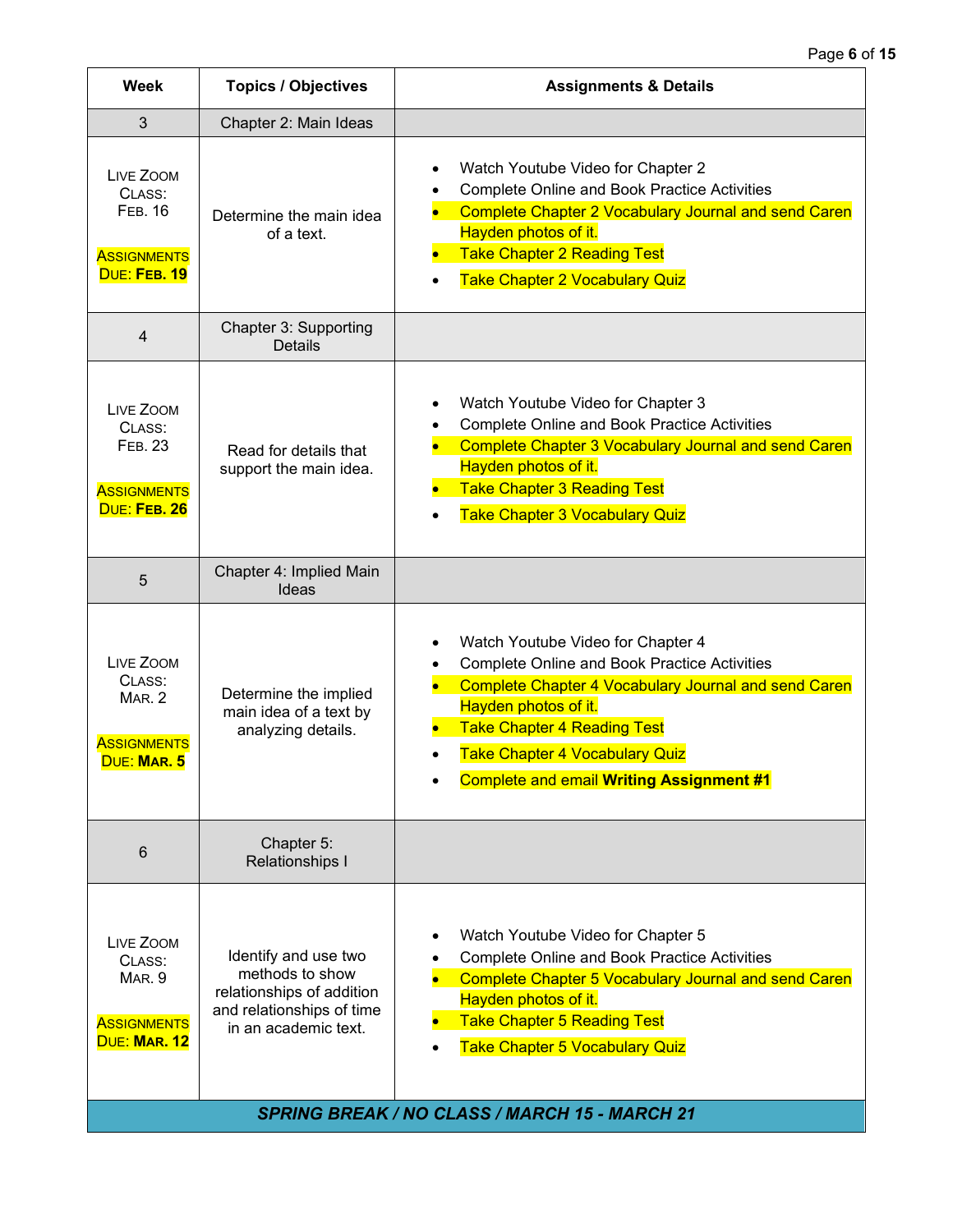| <b>Week</b>                                                                 | <b>Topics / Objectives</b>                                                                                                                  | <b>Assignments &amp; Details</b>                                                                                                                                                                                                                                                                                                     |
|-----------------------------------------------------------------------------|---------------------------------------------------------------------------------------------------------------------------------------------|--------------------------------------------------------------------------------------------------------------------------------------------------------------------------------------------------------------------------------------------------------------------------------------------------------------------------------------|
| $\overline{7}$                                                              | Chapter 6:<br><b>Relationships II</b>                                                                                                       |                                                                                                                                                                                                                                                                                                                                      |
| LIVE ZOOM<br>CLASS:<br><b>MAR. 23</b><br><b>ASSIGNMENTS</b><br>DUE: MAR. 26 | Identify and use<br>relationships that involve<br>illustration, comparison<br>and contrast, and cause<br>and effect in an academic<br>text. | Watch Youtube Video for Chapter 6<br>$\bullet$<br><b>Complete Online and Book Practice Activities</b><br><b>Complete Chapter 6 Vocabulary Journal and send Caren</b><br>Hayden photos of it.<br><b>Take Chapter 6 Reading Test</b><br>Take Chapter 6 Vocabulary Quiz                                                                 |
| 8                                                                           | Chapter 7: Inferences                                                                                                                       |                                                                                                                                                                                                                                                                                                                                      |
| LIVE ZOOM<br>CLASS:<br><b>MAR. 30</b><br><b>ASSIGNMENTS</b><br>DUE: APR. 2  | Discover ideas in an<br>academic text that are<br>not directly stated by<br>making inferences.                                              | Watch Youtube Video for Chapter 7<br>$\bullet$<br><b>Complete Online and Book Practice Activities</b><br><b>Complete Chapter 7 Vocabulary Journal and send Caren</b><br>Hayden photos of it.<br><b>Take Chapter 7 Reading Test</b><br><b>Take Chapter 7 Vocabulary Quiz</b>                                                          |
| 9                                                                           | Chapter 8:<br>Purpose & Tone                                                                                                                |                                                                                                                                                                                                                                                                                                                                      |
| LIVE ZOOM<br>CLASS:<br>APR. 6<br><b>ASSIGNMENTS</b><br>DUE: APR. 9          | Analyze textual clues to<br>determine an author's<br>purpose and tone.                                                                      | Watch Youtube Video for Chapter 8<br>٠<br><b>Complete Online and Book Practice Activities</b><br><b>Complete Chapter 8 Vocabulary Journal and send Caren</b><br>Hayden photos of it.<br><b>Take Chapter 8 Reading Test</b><br><b>Take Chapter 8 Vocabulary Quiz</b>                                                                  |
| 10                                                                          | Chapter 9: Argument                                                                                                                         |                                                                                                                                                                                                                                                                                                                                      |
| LIVE ZOOM<br>CLASS:<br><b>APR. 13</b><br><b>ASSIGNMENTS</b><br>DUE: APR. 16 | Recognize the point an<br>author is making. Decide<br>if an author's support is<br>relevant and adequate.                                   | Watch Youtube Video for Chapter 9<br>$\bullet$<br><b>Complete Online and Book Practice Activities</b><br><b>Complete Chapter 9 Vocabulary Journal and send Caren</b><br>Hayden photos of it.<br><b>Take Chapter 9 Reading Test</b><br><b>Take Chapter 9 Vocabulary Quiz</b><br>$\bullet$<br>Complete and email Writing Assignment #2 |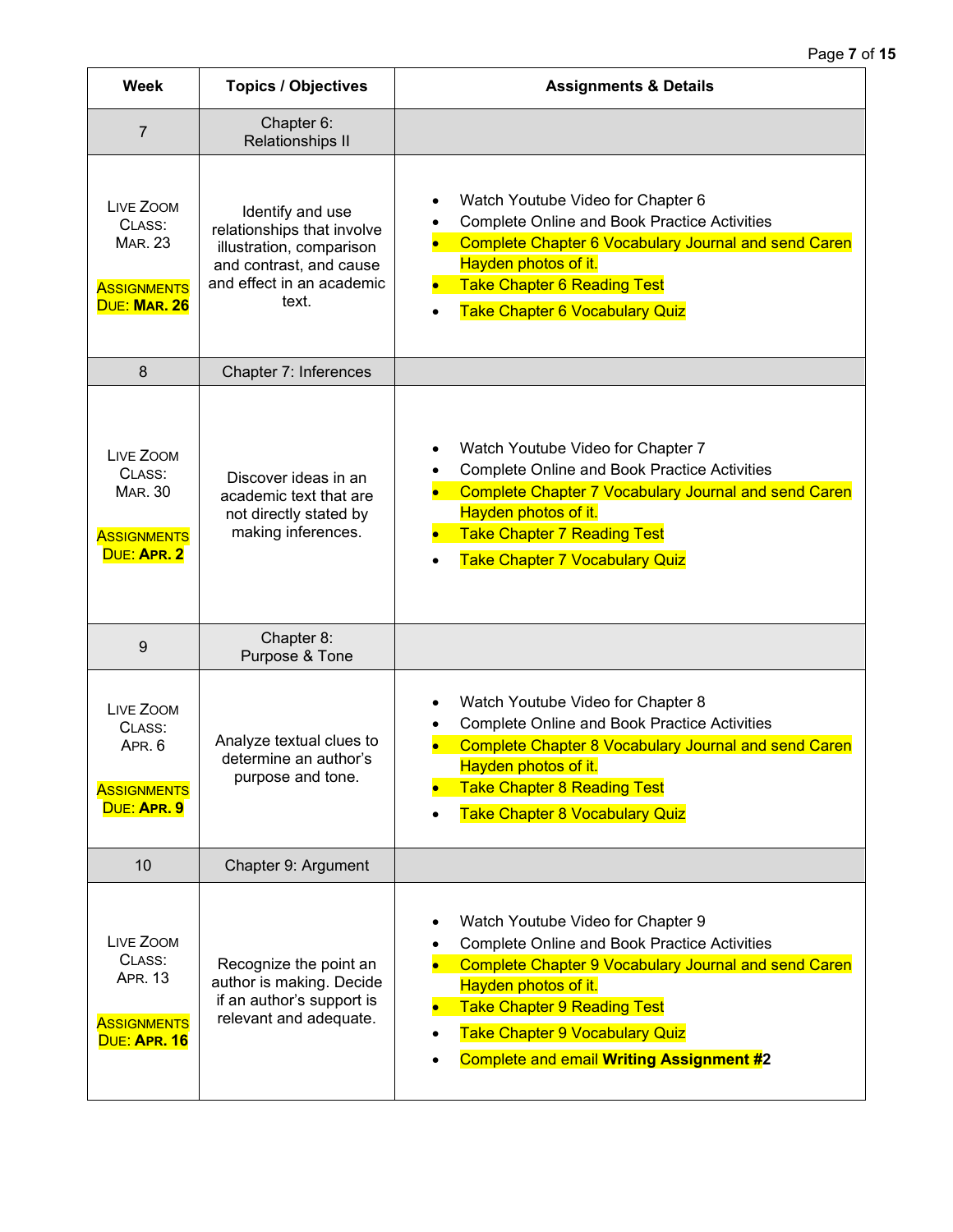| <b>Week</b>                                                                        | <b>Topics / Objectives</b>                                                                                                                                                                                              | <b>Assignments &amp; Details</b>                                                                                                                                                                                                                                                |
|------------------------------------------------------------------------------------|-------------------------------------------------------------------------------------------------------------------------------------------------------------------------------------------------------------------------|---------------------------------------------------------------------------------------------------------------------------------------------------------------------------------------------------------------------------------------------------------------------------------|
| 11                                                                                 | Chapter 10: Critical<br>Reading                                                                                                                                                                                         |                                                                                                                                                                                                                                                                                 |
| LIVE ZOOM<br>CLASS:<br><b>APR. 20</b><br><b>ASSIGNMENTS</b><br>DUE: APR. 23        | Be a critical reader to<br>separate fact from<br>opinion, detect<br>propaganda, and<br>recognize errors in<br>reasoning.                                                                                                | Watch Youtube Video for Chapter 10<br><b>Complete Online and Book Practice Activities</b><br><b>Complete Chapter 10 Vocabulary Journal and send</b><br>Caren Hayden photos of it.<br><b>Take Chapter 10 Reading Test</b><br><b>Take Chapter 10 Vocabulary Quiz</b><br>$\bullet$ |
| 12                                                                                 | Writing Assignment #3                                                                                                                                                                                                   |                                                                                                                                                                                                                                                                                 |
| LIVE ZOOM<br>CLASS:<br><b>APR. 27</b><br><b>ASSIGNMENTS</b><br>DUE: APR. 30        | Read a non-fiction article.<br>Answer comprehension<br>questions for that article.<br>Write a 1-2 paragraph<br>essay that is a personal<br>non-fiction narrative in<br>relation to one of the<br>themes in the article. | <b>Complete and email Writing Assignment #3</b>                                                                                                                                                                                                                                 |
| 13                                                                                 | <b>Final Review</b>                                                                                                                                                                                                     |                                                                                                                                                                                                                                                                                 |
| LIVE ZOOM<br>CLASS:<br>MAY <sub>4</sub><br><b>ASSIGNMENTS</b><br><b>DUE: MAY 7</b> | Review the vocabulary<br>words and reading<br>concepts you have<br>studied this semester in<br>order to prepare for the<br>final exams.                                                                                 | Watch YouTube Video for Final Review<br><b>Complete Online and Book Review Activities</b>                                                                                                                                                                                       |
| 14                                                                                 | <b>Final Exams</b>                                                                                                                                                                                                      |                                                                                                                                                                                                                                                                                 |
| No Zoom<br><b>CLASS</b><br><b>FINAL EXAM:</b><br><b>MAY 13</b>                     | Show mastery of<br>vocabulary words and<br>reading concepts we<br>have learned this<br>semester by applying<br>them to academic<br>contexts.                                                                            | Take the Reading Final Exam on May 13<br>Take the Vocabulary Final Exam on May 13                                                                                                                                                                                               |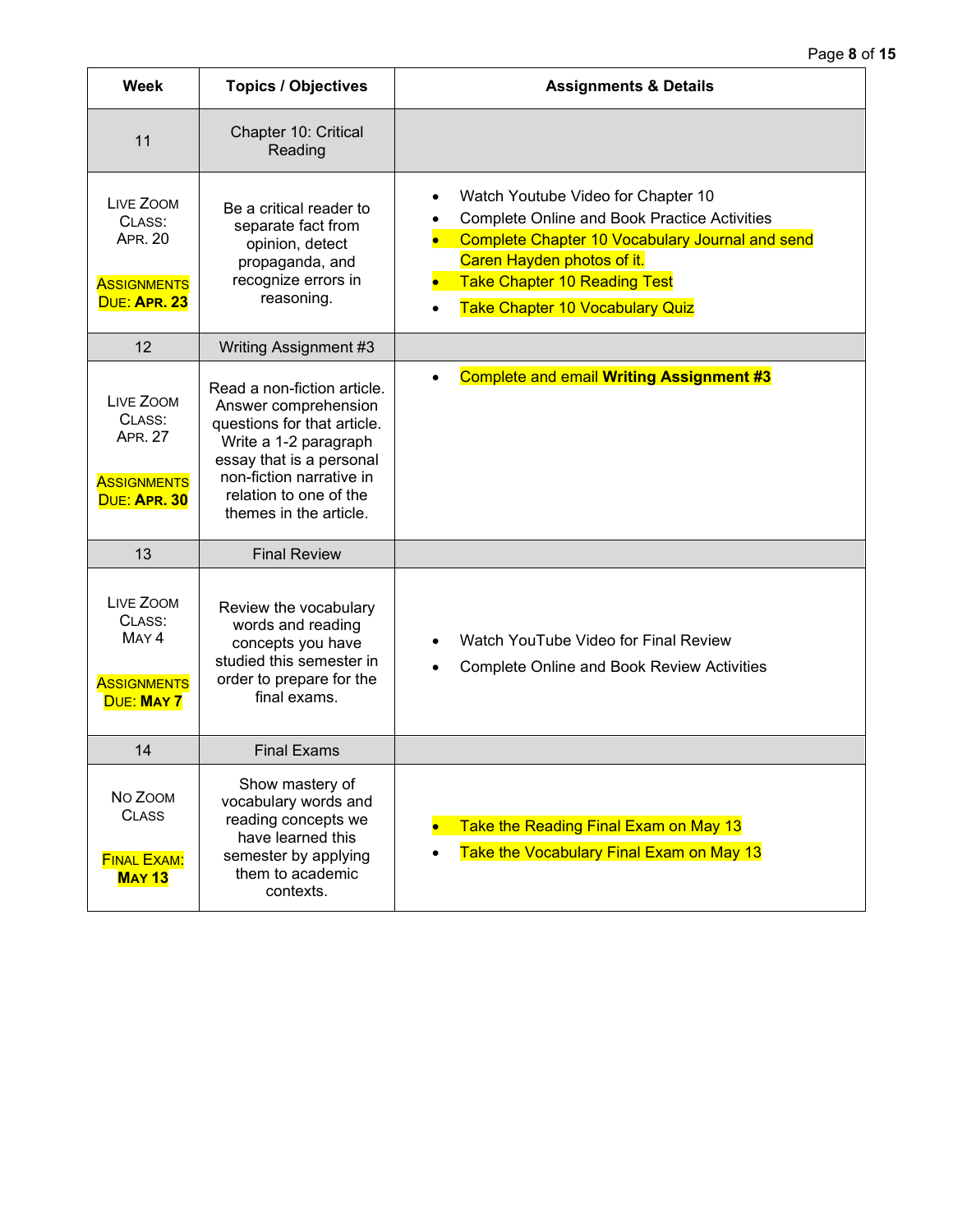### **College Mission**

Lone Star College-Houston North is a unique educational experience dedicated to putting students first and serving the community by advocating for and providing opportunities that enrich lives.

**Federal Legislation requires Lone Star College to verify attendance for students who receive financial aid each semester. If you are receiving financial aid, you must participate in an academically related activity in each course by Official Day of Record (ODR) of the enrolled semester.** 

**Student Visa Holders: If you are on a student visa (F-1), you are required to attend every class. If you miss classes without excuse, you will be reported to the International Student Advisors, which may jeopardize your visa status.** 

#### **Non-Attendance Drop (NA)**

If you do not attend class or participate in an academically related activity by the Official Day of Record (ODR), you will be dropped from your course and may lose financial eligibility for the semester. Any financial aid funds disbursed to you or your account must be returned to the U.S. Department of Education.

#### **Mobile Device Policy**

Please silence all mobile devices during class time. You may use them at any time during normal instruction to access course content and/or take notes (but not during tests and quizzes, for example). Please remember that your use should be limited to tasks directly related to class work (no texting, Facebooking, etc.).

#### **Academically Related Activities (FSA HB Sept.2019)**

Academically related activities include, but are not limited to, physically attending a class where there is an opportunity for direct interaction between the instructor and students; initiating contact with a faculty member to ask a question about the academic subject studied in the course; participating in an online discussion about academic matters; submitting an academic assignment; taking an exam, an interactive tutorial or computerassisted instruction; or attending a study group that is assigned by the school.

Academically related activities do **NOT** include activities where a student may be present, but not academically engaged, such as logging into an online class without active participation, participating in academic counseling or advisement, living in institutional housing, or participating in the school's meal plan.

In a distance education context, logging into an online class is not sufficient by itself to demonstrate academic attendance by the student. A student must participate in class or otherwise be engaged in an academically related activity, such as but not limited to, contributing to an online discussion or contacting a faculty member to ask a course-related question via approved communication channels. Completion of an online orientation or syllabus quiz constitutes attendance.

### **Department/Division Contact:**

#### **Fairbanks Campus**

**Dean of Instruction:** John Maynard, 832-782-5119, Fairbanks Center, room 224F. [John.P.Maynard@loneStar.edu](mailto:John.P.Maynard@loneStar.edu)

**Professor** Anne Damiecka: 832-782-50, FBC 220B [Anne.C.Damiecka@lonestar.edu](mailto:Anne.C.Damiecka@lonestar.edu)

**Professor** Mark Fisher: 832-782-5087, FBC 220C. [Mark.I.Fisher@loneStar.edu](mailto:Mark.I.Fisher@loneStar.edu)

**Professor** Irina Patten: 832-782-5053, FBC 220F. [Irina.Patten@loneStar.edu](mailto:Irina.Patten@loneStar.edu)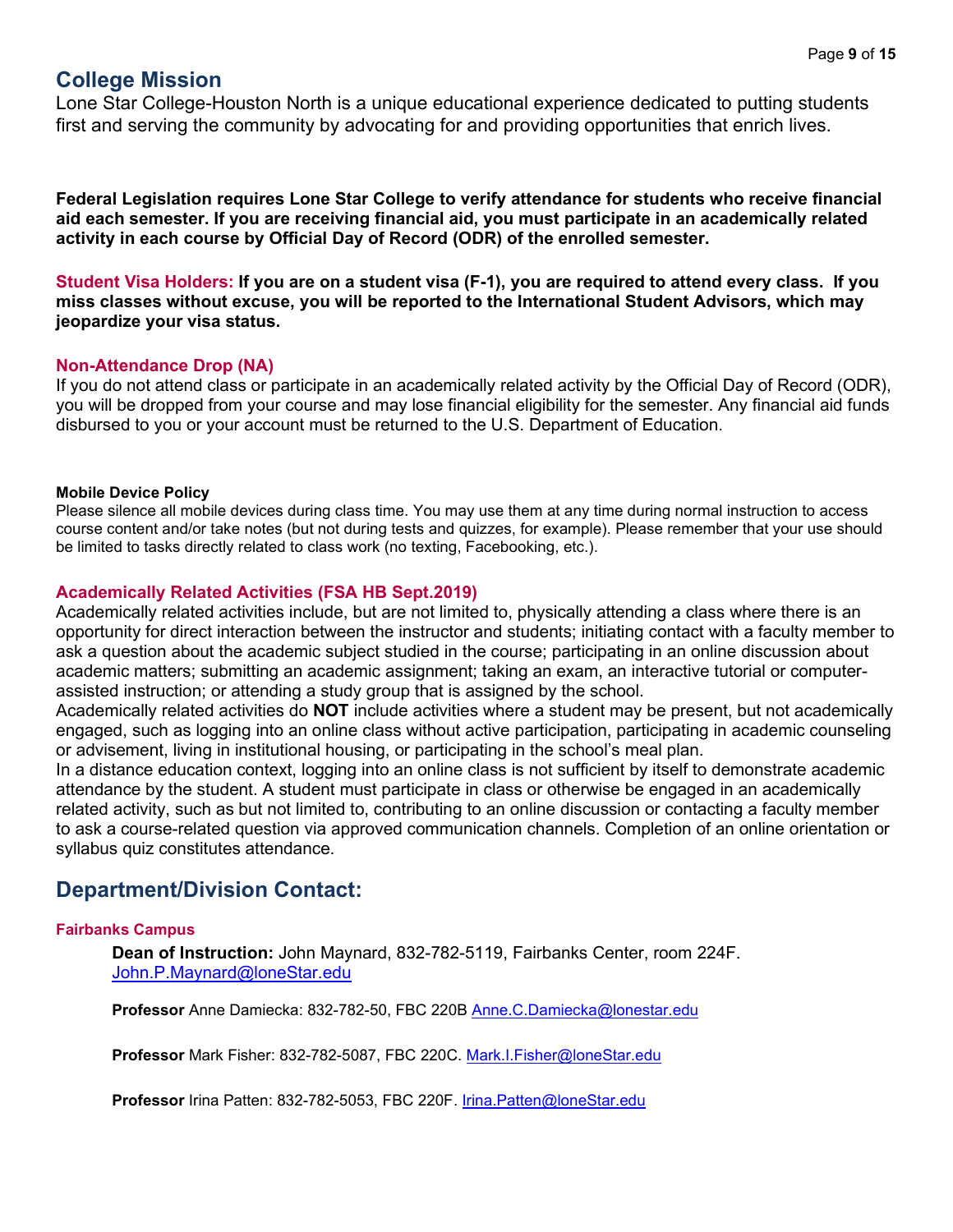### **Withdrawal Policy**

Withdrawal from the course after the official day of record and prior to the "W" Day will result in a final grade of "W" on your transcript. You are strongly encouraged to meet with your professor prior to withdrawing from a course to consider all options. No credit will be awarded for a course earning a "W." If you stop attending class, you must withdraw at the registration office prior to "W" day.

If you stop attending class and do not officially withdraw by **April 13, 2021,** you will receive whatever grade is calculated based on your completion rate, which could result in an "F" for the course.

## **Six Drop Rule**

Students who enrolled in Texas public institutions of higher education as first-time college students during the Fall 2007 term or later are subject to section 51.907 of the Texas Education Code, which states that an institution of higher education may not permit a student to drop (withdraw with a grade of "W") from more than six courses, including courses that a transfer student has previously dropped at other Texas public institutions of higher education that have already been counted against their [six drop limit \(links to Lone Star College](http://www.lonestar.edu/course-drops.htm)  [Course Drops Page\).](http://www.lonestar.edu/course-drops.htm) Students should fully understand this drop limit before they drop any course. Please see a Counselor or Advisor in our Student Services area for additional information and assistance. **Dropping a developmental and/or ESOL course does not count against the six drop limit.**

#### **Online Course Access:**

#### **MyLonestar [\(https://my.lonestar.edu\)](https://my.lonestar.edu/)**

Students' main point of access for Lone Star College business and academic services is the MyLonestar portal at [My Lonestar Website Lonehttps://my.lonestar.edu.](https://my.lonestar.edu/) There is support on the login page if you have forgotten your LSC username or password. Once logged in, the link to your online course can be found via the LSC-Online tile on the homepage.

#### **D2L Brightspace Access**

This course is hosted by the Desire2Learn (D2L) Brightspace learning management system and can be accessed from the class login link on the Lone Star College website or the direct web address [D2L](https://d2l.lonestar.edu/)  [Lonstar's Online Learning Website https://d2l.lonestar.edu.](https://d2l.lonestar.edu/) You will need a Lone Star College username and password.

**The Office of Technology Services:** The OTS Service Desk is your first point of contact when in need of urgent assistance. Contact the Service Desk 24x7, 365 days a year at **832.813.6600 or 1.866.614.5014** or email [ots@lonestar.edu.](mailto:ots@lonestar.edu)

#### **Online Student Orientation:**

If this is your first online course at Lone Star College you will be required to complete a short online student orientation course to help familiarize you with the system before allowed to access your course.

#### **Virtual Learning Assistance Center:**

Links to technical support and helpful guides can be found at [VLAC Lonestar's Online Education Student Help](https://vlac.lonestar.edu/)  [Portal https://vlac.lonestar.edu.](https://vlac.lonestar.edu/)

### **Getting Ready**

**Prerequisites:** ESOL 0364 or placement by testing. 3201085612 **Co-requisites:** N/A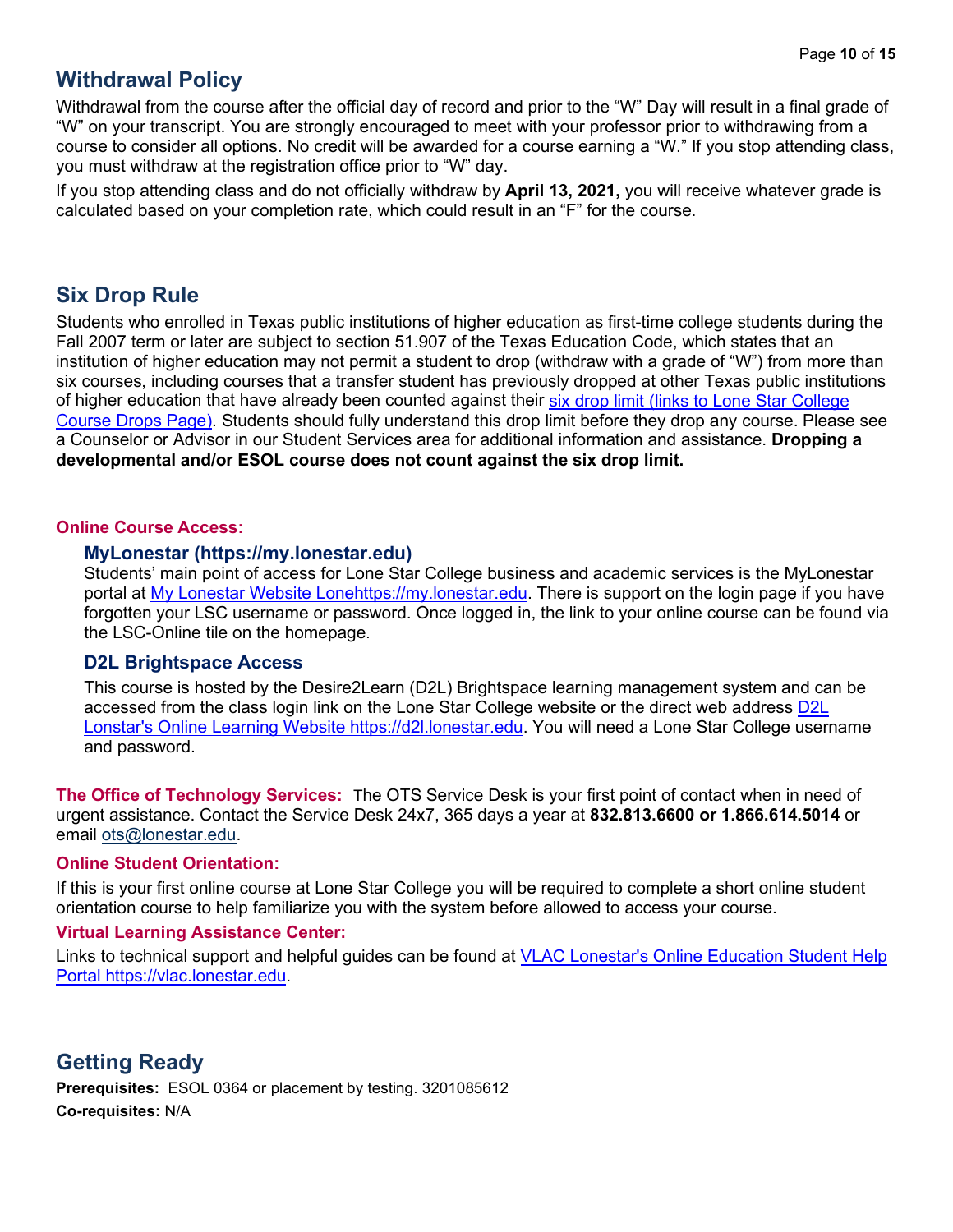٦

# **Addendum:**

 $\Gamma$ 

#### **Lone Star College Academic Calendar**

For other important dates associated with semester, such as holidays and final exams, please visit the academic calendar at: [Lone Star College Online Academic Calendar http://www.lonestar.edu/academic](http://www.lonestar.edu/academic-calendar.htm)[calendar.htm](http://www.lonestar.edu/academic-calendar.htm)

#### **Student Support Services**

One of our cultural beliefs is **Student Focused**, which means Lone Star College is committed to your success. If you are experiencing challenges achieving your goals academically or personally, please know that Lone Star College has resources to support you. The table below lists the support services available to students. Additional resources may be found on the **Student Resources** page.

| <b>Student Service</b>                                          | <b>Description &amp; Link</b>                                                                                                                                                                                                                                                                                                                             |
|-----------------------------------------------------------------|-----------------------------------------------------------------------------------------------------------------------------------------------------------------------------------------------------------------------------------------------------------------------------------------------------------------------------------------------------------|
| <b>Advising &amp; Counseling</b>                                | Lone Star College provides Advisors and Counselors to support<br>students achieve academic success.                                                                                                                                                                                                                                                       |
|                                                                 | Counseling services are available to students who are<br>experiencing difficulty with academic issues, selection of college<br>major, career planning, disability accommodations, or personal<br>issues. Students may contact Tamara Herod at<br>Tamara.Herod@lonestar.edu or 832-782-5064.                                                               |
| <b>Disability Services &amp;</b><br><b>Accommodations (ADA)</b> | Disability Services (DS) assists students by determining and<br>recommending appropriate academic support services. A<br>student requesting accommodations for a disability must contact<br>the <b>Disability Services office</b> to register for services.                                                                                               |
|                                                                 | For all Houston North campuses, students may contact Marilyn<br>Martin (Marilyn.A.Martin@lonestar.edu) at the Office of Student<br>Disabilities.                                                                                                                                                                                                          |
|                                                                 | Her office is located in room 314R (Greenspoint Center) and<br>room 104 (Victory Center) and may be contacted at<br>281.260.3522.                                                                                                                                                                                                                         |
| <b>Library</b>                                                  | <b>LSC Libraries</b> support the educational experience by providing a<br>variety of resources, services, and programs. For a full list of<br>services provided by the Library, please visit the Library<br>Services: Students page.                                                                                                                      |
|                                                                 | The Greenspoint Campus Library is located in room 100 and<br>provides information resources for both college students and<br>community. Librarians are available to assist with research.<br>For ELC hours and contact information, please visit Lone Star<br><b>College Houston North Home Page</b><br>http://www.lonestar.edu/learning-greenspoint.htm. |
|                                                                 | The Fairbanks Campus Library is located in room 115 and<br>houses computers that can be used for research and<br>coursework. Students may also request materials from campus                                                                                                                                                                              |
|                                                                 | libraries and pick them up in the Learning Commons. For more<br>information, visit Student Resources at Lone Star College<br>Houston North http://www.lonestar.edu/lsc-fairbanks-center-<br>learning-commons.htm                                                                                                                                          |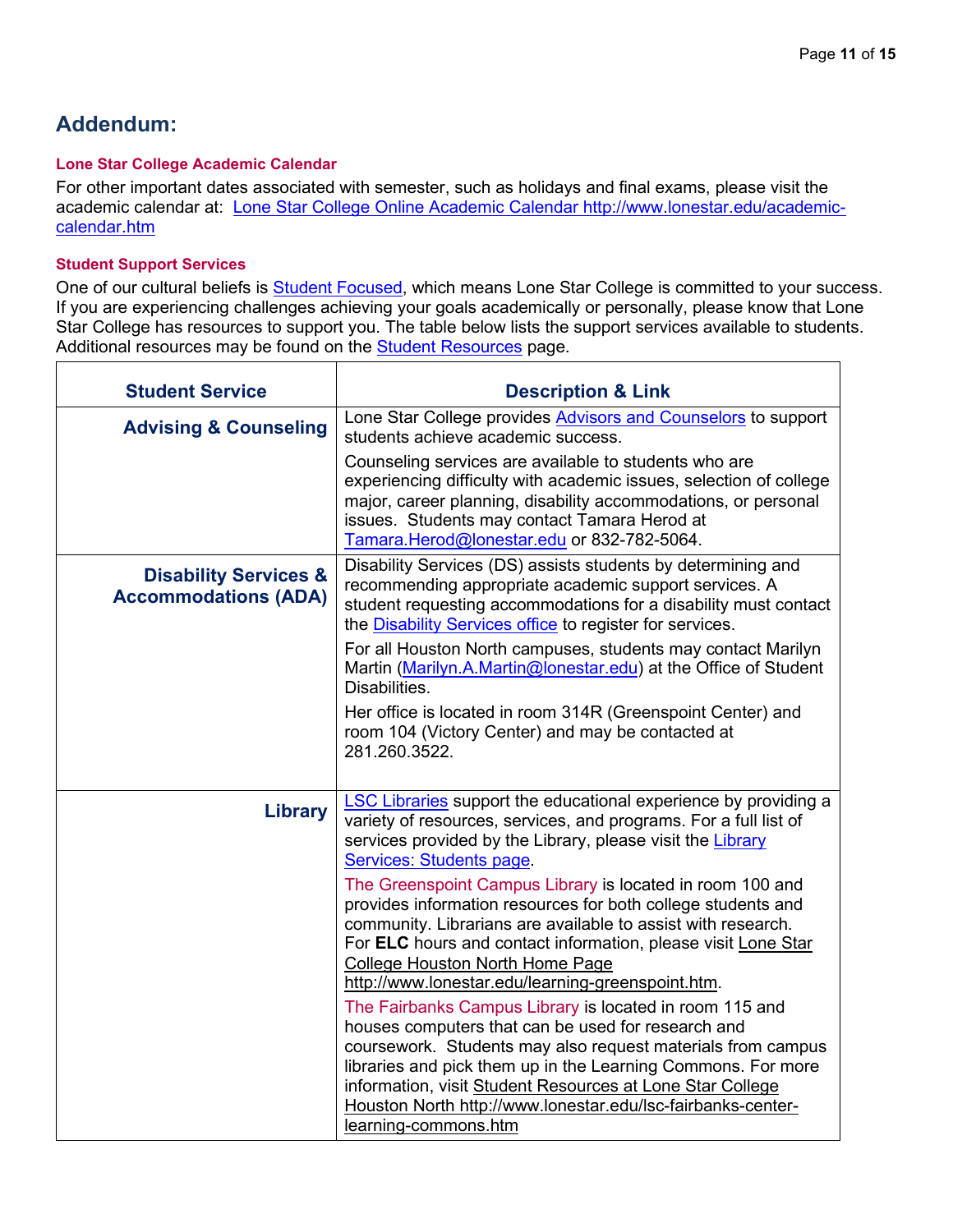| <b>Student Service</b>       | <b>Description &amp; Link</b>                                                                                                                                                                                                                                                                                                                     |
|------------------------------|---------------------------------------------------------------------------------------------------------------------------------------------------------------------------------------------------------------------------------------------------------------------------------------------------------------------------------------------------|
|                              | The Victory Campus Library is located in room 107 and<br>provides information resources for both college students and<br>community. Librarians are available to assist with research.<br>For ELC hours and contact information, please visit, Student<br><b>Resources at Lone Star College Houston North</b><br>http://www.lonestar.edu/17441.htm |
| <b>Testing Centers</b>       | Lone Star College Testing Centers provide a variety of testing<br>services to students. For more information on Testing Center<br>services and locations, please visit the Testing Centers page.                                                                                                                                                  |
| <b>Tutoring &amp;</b>        | Tutoring and learning support services are available to students<br>throughout the Lone Star College system. Detailed information<br>is provided on the Tutoring and Learning Center pages.                                                                                                                                                       |
| <b>Learning Centers</b>      |                                                                                                                                                                                                                                                                                                                                                   |
| <b>Veteran Services</b>      | Please visit the Veteran Services page for more information on<br>advising and financial services.                                                                                                                                                                                                                                                |
| <b>More Student Services</b> | For a comprehensive list of services offered by Lone Star<br>College, please visit the main Student Services page.                                                                                                                                                                                                                                |

#### **Student Success Institute**

The Student Success Institute is an advising and mentoring program at Lone Star College designed to help students connect to the campus and reach key academic milestones as they pursue their academic goals. For more information, visit Student Success Institute website http://www.lonestar.edu/StudentSuccessInstitute.htm.

#### **Communities In Schools of Houston (CIS)**

Communities In Schools of Houston (CIS) is a non-profit organization that provides supportive services to students at Lone Star College-Houston North campuses. The mission is to surround students with a community of support, empowering them to stay in school and achieve in life. Each campus has a social service provider who delivers a wide variety of programming including supportive guidance & counseling, community agency referrals (basic needs, medical care, emergency assistance), career development, and more. All services are free and walk-ins are welcome. If you need assistance, please contact:

**Fairbanks campus** - Joumana Azzam, (832-396-8096), Office 224C

**Greenspoint campus** - Nirsi Marivilla, M.Ed (281) 260-3820, Office 109F

**Victory campus** - Ashley Bryant (281) 810-5659, Office 104B

#### **C.A.R.E. Center**

Community Assistance Resource for Everyone Center (C.A.R.E.)- LSC-Houston North has C.A.R.E. Centers that provide items such as food, toiletries, or other essentials to help support outside of care needs. Students can access CARE bags (daily) and CARE packages (weekly). CARE bags can be accessed daily and include general snack items to address hunger before entering the classrooms. CARE Packages can be accessed on a weekly basis and include canned goods, detergent, toiletries and onther household items. Please see any representative in Student Services for more information.

#### **Other Resources**

Any student who has difficulty affording groceries or accessing sufficient food to eat every day, or who lacks a safe and stable place to live and believes this may affect their performance in the course, is urged to contact their campuse's Communities in Schools representivie, for support. Furthermore, please notify me if you are comfortable in doing so. This will enable me to provide any resources that I may possess.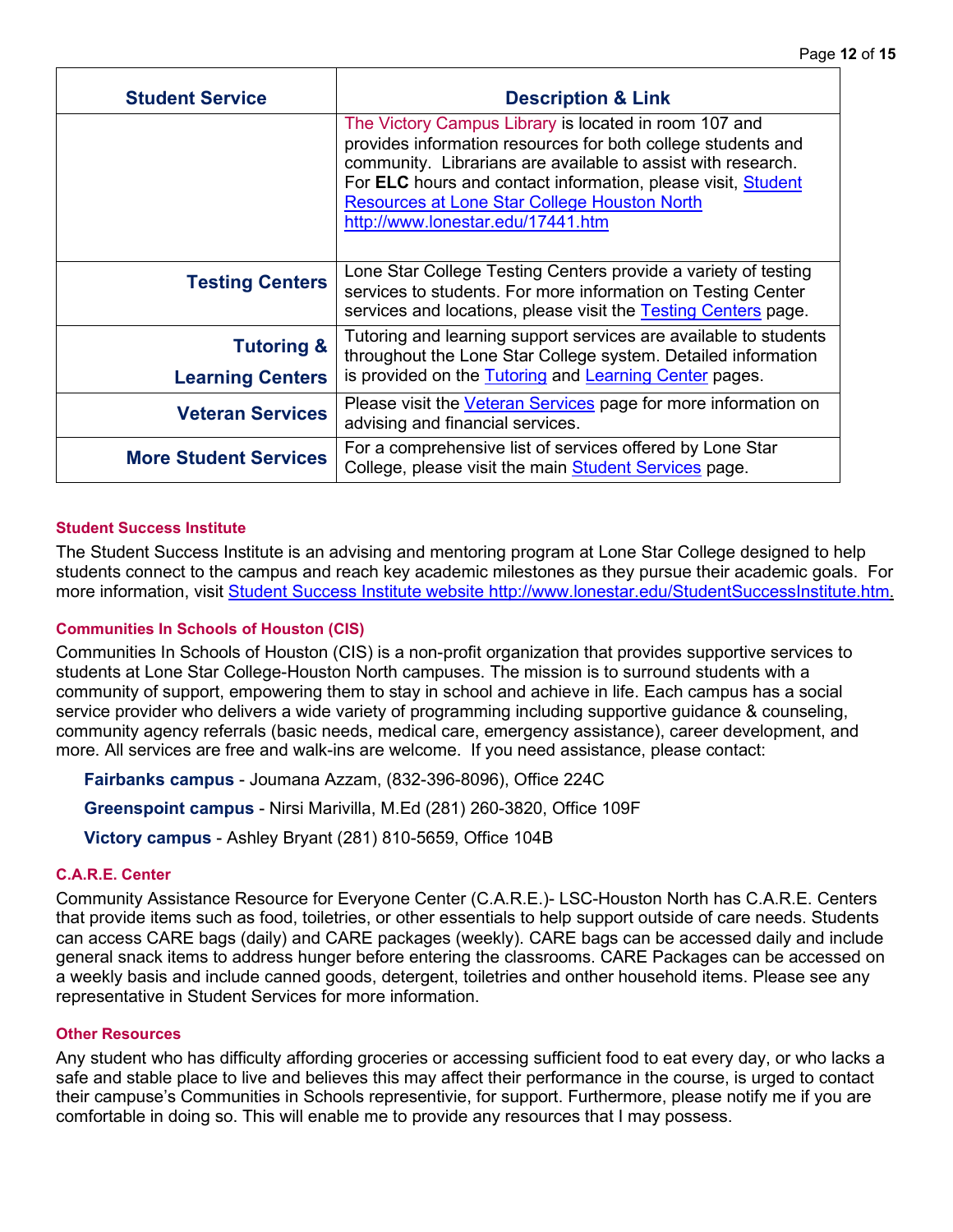# **Lone Star College Policies**

Students are encouraged to read the **Student Handbook** and [LSC Catalog](http://www.lonestar.edu/lscs-catalog.htm) for a comprehensive list of college guidelines, policies, and procedures. Prominent policies and their corresponding links are provided in the table below. The following is a link to all LSC policies listed in the table: [https://www.lonestar.edu/syllabus-policies.](https://www.lonestar.edu/syllabus-policies)

| <b>Policy</b>                                                         | <b>Description &amp; Link</b>                                                                                                                                                                                                                                                                                                                                                                                                       |
|-----------------------------------------------------------------------|-------------------------------------------------------------------------------------------------------------------------------------------------------------------------------------------------------------------------------------------------------------------------------------------------------------------------------------------------------------------------------------------------------------------------------------|
| <b>Academic Integrity &amp;</b><br><b>Dishonesty</b>                  | Lone Star College promotes the importance of personal and<br>academic honesty from its students, instructors, and faculty<br>members as defined in the College's <b>Academic Integrity and</b><br><b>Dishonesty Policy.</b> Detailed information for students can be<br>found in the Academic Integrity brochure.                                                                                                                   |
| <b>Student Code of Conduct</b>                                        | Lone Star College students are expected to follow the <b>Student</b><br>Code of Conduct. Violation of conduct policies can result<br>disciplinary action, up to and including suspension.                                                                                                                                                                                                                                           |
| <b>Course Withdrawal &amp;</b>                                        | Undergraduate students enrolling as first-time in college students<br>at a public institution of higher education in Texas will be limited                                                                                                                                                                                                                                                                                          |
| <b>Six Course Drop Limit</b>                                          | to a total of six dropped courses during their entire<br>undergraduate career. Lone Star College uses the term<br>"withdrawal" to refer to a dropped course. Withdrawals occur<br>between the official day of record (ODR) and the posted<br>withdrawal "W" day for the course. Withdrawing from a course<br>will result in a grade of "W" on the official transcript.                                                              |
|                                                                       | Drops/withdrawals prior to the official date are not considered<br>"dropped" courses and are not posted on the transcript. No credit<br>will be awarded for a course earning a "W." It is the student's<br>responsibility to withdraw prior to the course's "W" date. Lack of<br>attendance does not constitute as a withdrawal.                                                                                                    |
| <b>Course Evaluation</b>                                              | Course evaluations are the students' opportunity to provide<br>feedback about their experience in the course. The evaluation<br>questionnaire can be accessed through "Links" under the<br>Student menu in myLoneStar.                                                                                                                                                                                                              |
| <b>Academic Appeals</b>                                               | An academic appeal is a formal request brought by a student to<br>change a grade or to challenge a penalty imposed for violation of<br>standards of academic integrity. A request to change a grade or<br>to challenge a penalty must be made within twelve months of the<br>action. Detailed information can be found on the College's                                                                                             |
|                                                                       | <b>Academic Complaint and Appeal Process page.</b>                                                                                                                                                                                                                                                                                                                                                                                  |
| <b>Family Educational</b><br><b>Rights and Privacy Act</b><br>(FERPA) | The Family Educational Rights and Privacy Act ( <b>FERPA</b> ) is a<br>Federal law that protects the privacy of student education<br>records. Under FERPA, records may not be released without<br>consent of the student. Additionally, Lone Star College is<br>permitted to release certain "directory information" without<br>student consent. Detailed information and consent form may be<br>found on the Syllabus Policy page. |
| <b>Title IX</b>                                                       | <b>Title IX</b> is Federal legislation that helps protect individuals from<br>discrimination, including but not limited to, acts of harassment<br>and violence, based on sex in education programs or activities.<br>Lone Star College strives to create and provide a safe and<br>supportive learning environment for all students following the                                                                                   |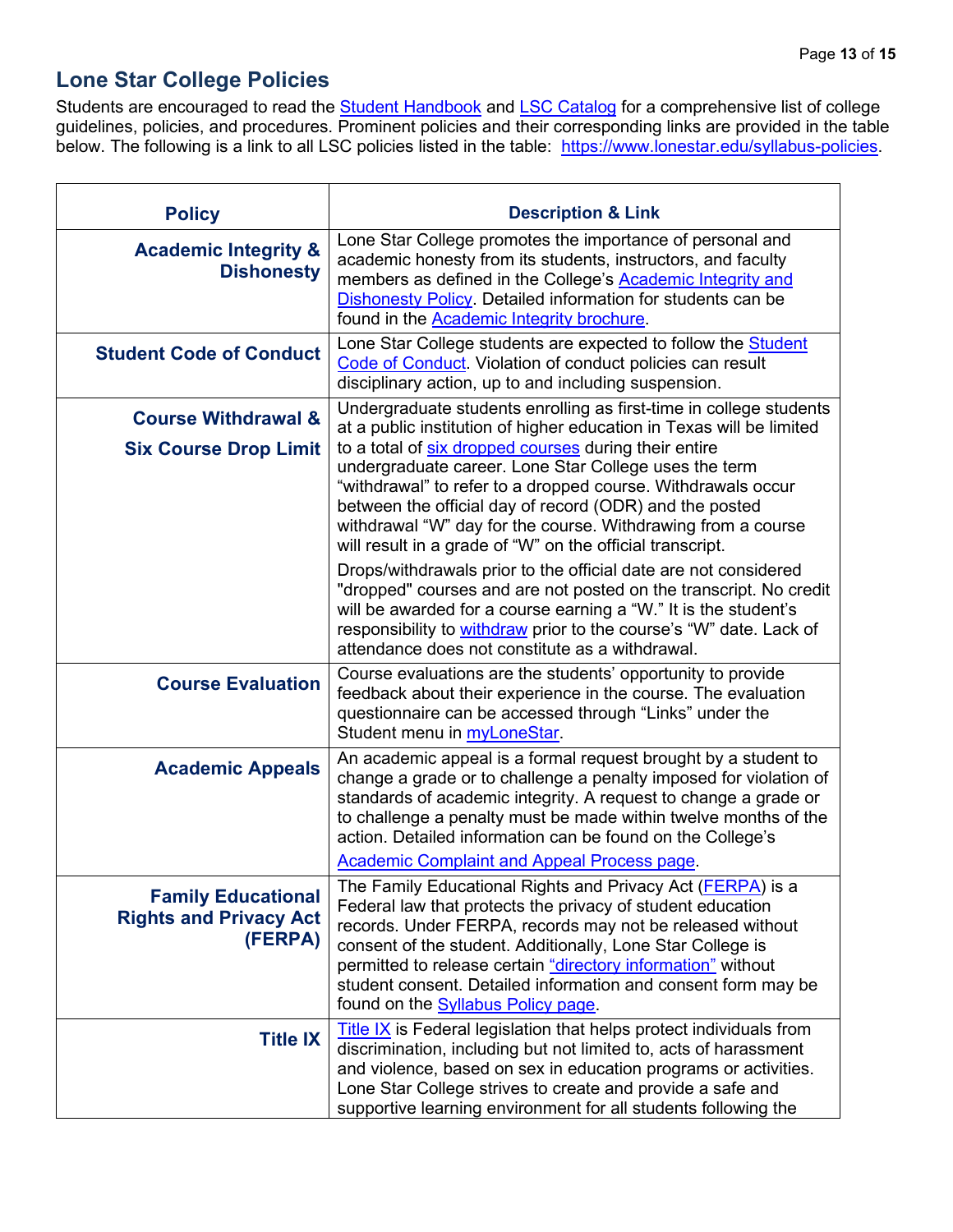| <b>Policy</b>                        | <b>Description &amp; Link</b>                                                                                                                                                                                                                                                     |
|--------------------------------------|-----------------------------------------------------------------------------------------------------------------------------------------------------------------------------------------------------------------------------------------------------------------------------------|
|                                      | guidelines under Title IX. Detailed information can be found on<br>the College's Title IX page.                                                                                                                                                                                   |
| <b>College Safety &amp; Security</b> | Lone Star College is committed to providing a safe environment                                                                                                                                                                                                                    |
|                                      | in which to learn, study, and work. The LSC Police Department<br>provides information and resources related to the College's<br>safety and emergency procedures.                                                                                                                  |
| <b>Campus Carry</b>                  | Lone Star College has established rules and regulations<br>regarding enforcement of the Texas "Campus Carry" law. LSC<br>prohibits concealed carry in some areas of LSC campuses,<br>known as exclusion zones. Detailed information can be found on<br>the LSC Campus Carry page. |

#### **Early Alert Intervention**

A professor may submit an Student/Mentee ALERT for any student if the professor believes a student needs additional motivation to achieve academic success. Forms may be submitted for both personal or academic reasons including (but not limited to) fluctuations in attendance, sudden changes in behavior, low scores, plagiarism, violation of class or campus rules, and more. Such intervention is not meant to harass, but to ensure academic success.

#### **Computer Virus Protection**

Computer viruses are, unfortunately, a fact of life. Using flash drives on more than one computer creates the possibility of infecting additional computers and flash drives with computer viruses. This exposes college computers, personal computers, and any other computers to potentially damaging viruses. The college has aggressive anti-virus procedures in place to protect its computers, but cannot guarantee that a virus might not temporarily infect one of its machines. It is your responsibility to protect all computers under your control and use and ensure that each flash drive you use, wherever you use it, has been scanned with anti-virus software.

#### **Internet and E-mail**

LSCS provides computing and network resources. You are encouraged to use the computers, software packages, and electronic mail (e-mail) for educational or System-related activities and to facilitate the efficient exchange of useful information. The equipment, software, and network capacities provided through the district computer services are the property of the System. Use of the equipment and networks is to comport with the policies and procedures of the System and access may be denied to any student who fails to comply with the System's policies and procedures regarding its use.

Access to the System's e-mail and similar electronic communications systems are a privilege, and certain responsibilities accompany that privilege. All users are expected to demonstrate the same level of ethical and professional manner as is required in face-to-face or written communications. Threatening, anonymous, or forged messages will be treated as a violation of this policy.

#### **Software Piracy**

Law strictly prohibits unauthorized copying of software purchased by Lone Star College-Houston North for use in laboratories. Lone Star College-Houston North administration will take appropriate disciplinary action against anyone violating copyright laws.

#### **Equal Opportunity Statement**

Lone Star College is committed to the principle of equal opportunity in education and employment. Lone Star College does not discriminate on the basis of race, color, gender, religion, disability, age, veteran status, sexual orientation, nationality or ethnicity in its programs and activities.